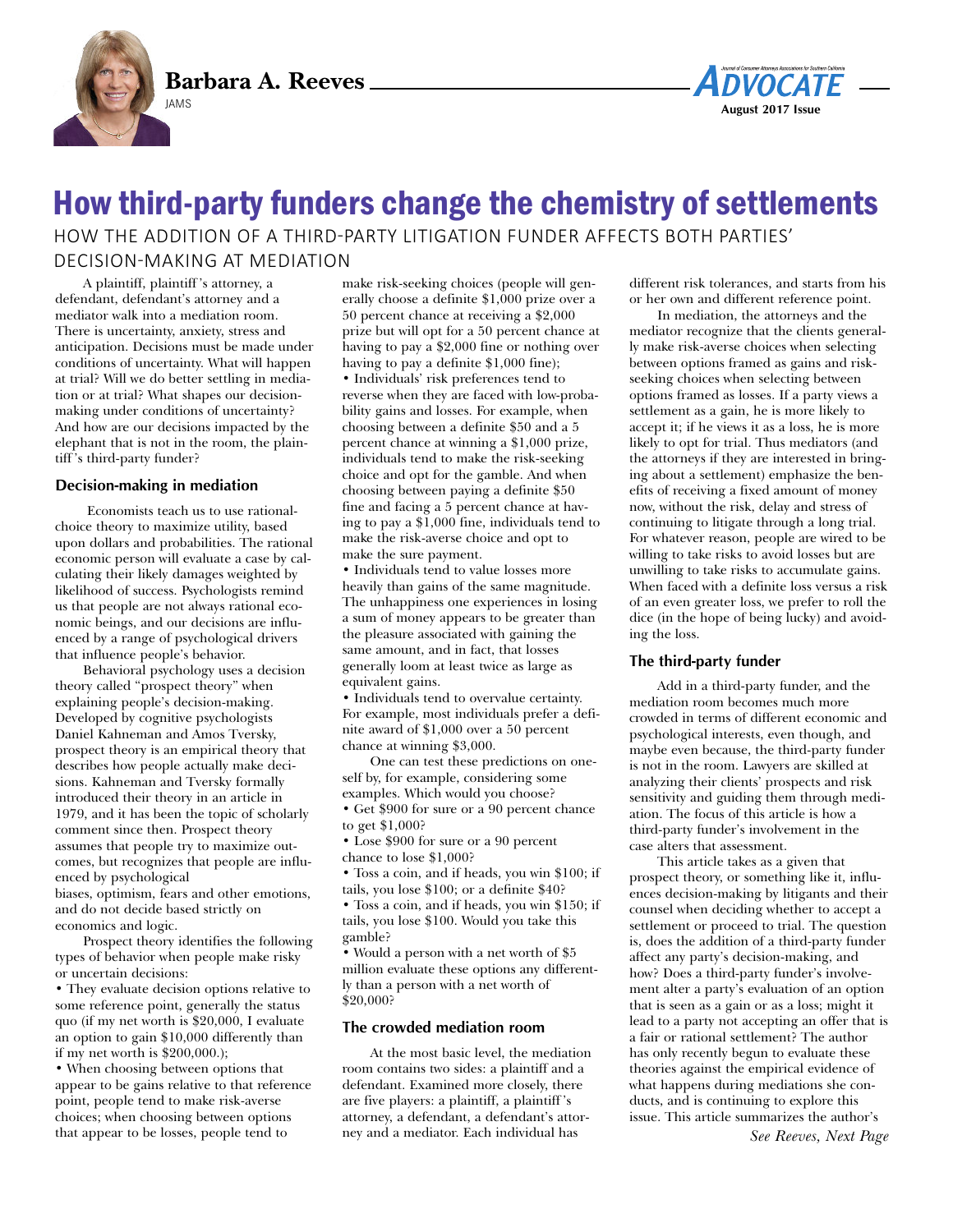

early observations and solicits comments and input from the reader.

# **Third-party litigation funding: What is it?**

First, a brief summary of third-party funding, also referred to as third-party finance or alternative litigation funding. Traditionally, litigation has been funded by a variety of sources: plaintiffs themselves, plaintiffs' attorneys, defendants, defendants' attorneys and insurance companies.

In the past decade, third-party litigation funding has gained public attention, most notably from the news articles surrounding the Hulk Hogan/Gawker litigation, financed by Silicon Valley venture capitalist Peter Thiel. Scholarly articles have been written about efforts to regulate thirdparty funding, ethical issues for lawyers handling cases funded by third parties and judicial responses to third-party litigation funding.

There are many variations in thirdparty litigation funding. The industry includes funders that fund individual plaintiffs in consumer litigation and those that fund plaintiffs in larger commercial litigation, as well as entities that provide funding to plaintiffs' law firms for an entire book of business. The contractual arrangements for litigation funding transactions also vary considerably. Some third-party funding companies provide funding of a client's litigation costs in exchange for an agreed share of any recovered proceeds. Some funding agreements may require the client to pay monthly fees to the funder. Some contracts may provide that the money may only be used for litigation expenses, others permit the money to also be used for personal matters such as to void foreclosure, eviction or bankruptcy, as well as for medical procedures.

The industry refers to the transactions as investments, advances, financing or funding, and not as loans, to avoid issues regulating loans, especially consumer loans. If the claim is successful, either in litigation or settlement, the funder receives a portion or percentage of the recovery. If the case proceeds to trial and the litigant loses, the third-party funding company receives nothing, the litigant does not have to repay the money, and the funder loses the money they have invested in the case.

## **Third-party funding and mediation: ALF and ADR**

So what does all this alternative litigation financing have to do with mediation and settlement? (Or what does ALF have to do with ADR?) Answer: the interests in the mediation room just became more complicated.

Objectively, the fact that a plaintiff has been financed by a third-party funder should not change his evaluation of his case, or his judgment as to whether to accept a settlement, assuming an economically rational plaintiff. In other words, if I have a 50 percent chance of prevailing on a claim, I can value my claim and why should it matter whether I am being financed by my credit card, my bank account, or a thirdparty funder? I want to maximize my recovery, my counsel wants the same, but also has an interest in receiving attorney fees for his work; the defendant wants to eliminate risk at minimum cost, defense counsel wants to protect her client while also keeping an eye on attorney fees; and the mediator wants a settlement.

The author's observations to date disclose that the involvement of a third-party funder has at least the following impacts upon the mediation room:

• The impact of the third-party funder's "endorsement" on the client's already overly optimistic evaluation of his case may cause the client to raise his or her settlement value;

• The "framing" impact of the funder's terms upon the client's reference point may cause an otherwise reasonable settlement to be viewed as a loss rather than as a gain when the funder's fees and compensation are considered;

• The fact that the third-party funder's reference point is different from the client's reference point may cause both the plaintiff and plaintiff 's counsel to reconsider their own reference points;

• The presence of a third-party funder may level the playing field in terms of resources between a plaintiff and defendant, if disclosed, making it clear to the defendant that a war of attrition will not work because the plaintiff has more staying power, thus causing the defendant to raise its reference point for settlement.

The interaction of these influences leads to a shifting, or reframing, of the parties' reference points in a way that can inhibit or encourage settlement. If the mediator is brought into the discussion and informed of the funding arrangement, and if the funder is allowed to "hear" the mediator, the empirical evidence seems to support the proposition that the mediator can work with all the parties to better reach a settlement.

# **Framing around different reference points**

Framing refers to the process we go through to determine whether something appears to be a gain or a loss. If I expect a \$1,000 raise and I receive a \$2,000 raise, I perceive it as a gain. If I expect a \$3,000 raise and I receive a \$2,000 raise, I perceive it as a loss. How I view a settlement depends upon whether I am primed to view it as a gain or a loss.

When parties choose between a certain settlement outcome and an uncertain trial outcome, they likewise evaluate the options as a gain or a loss relative to a reference point. A plaintiff and a defendant come to mediation with their own reference points: the terms at which they each hope the case will settle, their aspirational settlement, and the terms they will accept if they have to, their bottom line settlement. Somewhere among those numbers the mediator tries to find a settlement.

By way of background, Kahneman and Tversky provide the following example. A village of 600 people is affected by a deadly disease. Physicians were asked to choose between two treatments: Vaccine A was 100 percent effective, but there were only 200 doses of the vaccine. Vaccine A would save 200 lives. There were 600 doses of the B vaccine, but it was only one-third effective. Framed that way, 72 percent of physicians preferred the vaccine A treatment. A second group of physicians were told that vaccine A was predicted to result in 400 deaths, whereas vaccine B had a 33 percent chance that no one would die but a 66 percent chance that everyone would die. Framed in this way (400 people will die), only 22 percent of physicians preferred the vaccine A treatment.

Why did the two groups of physicians react so differently to the same set of facts? The answer is in the framing. When faced with the prospect of a definite gain (save 200 lives) the physicians opted for that.

*See Reeves, Next Page*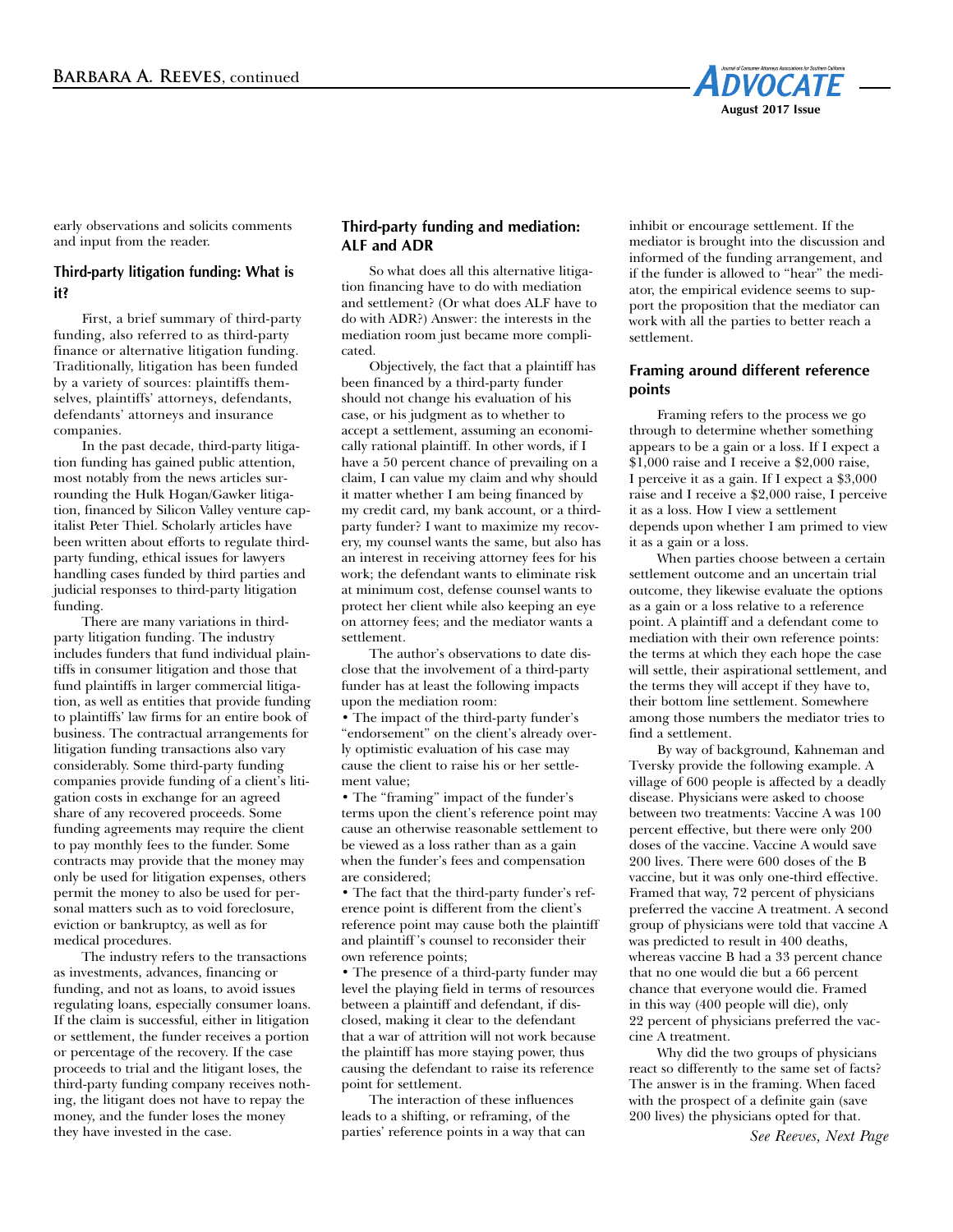

When framed in terms of a loss (400 people will die) the physicians preferred to roll the dice with the uncertain option.

In a mediation, a party's reference point for viewing a settlement as a gain or loss depends upon the party's current financial position, its past financial situation, its current view of the righteousness of its case, and its expectations about the case as it has developed. A third-party funder can influence a party's reference point in several ways, and these influences can cause a party to change his or her view of a settlement from a gain to a loss, or vice versa.

First, the third-party funder has probably impacted the party's case evaluation through an endorsement effect. The thirdparty funder endorsed my claim by investing in the case, so it must be valuable! My settlement reference point just increased.

Optimistic overconfidence is an impediment to mediation success. This is not difficult to understand. If the parties (and the parties' counsel) have similar evaluations about their likelihood of success, the maximum sum that the defendant is willing to pay in settlement and the minimum that the plaintiff is willing to accept to settle out of court will usually produce a bargaining range within which the case can be settled. This is true even when the parties are, as most humans are, overconfident in their prediction of future events.

However, if one or both parties substantially overestimate their likelihood of prevailing in the litigation, the bargaining range narrows or disappears as each party views litigation more desirable than settlement. A case will not settle if the plaintiff so greatly overestimates the expected value of trial, and/or the defendant so greatly underestimates the expected value of trial, that they eliminate any viable bargaining range.

Second, the third-party funder has its own sunk costs and expectations, and may convey those to the plaintiff or plaintiff 's attorney. The third-party funder invested a certain amount with a specific expectation of receiving a good rate of return, and may try to persuade the plaintiff and plaintiff 's attorney why the case is worth more than the amount they have as their original reference point. From the third-party funder's point of view, it has already sunk money into the case and a settlement offer that is less than it had anticipated recovering may cause it to prefer to gamble on the trial outcome.

Third, the third-party funder has a claim on the proceeds such that the plaintiff now evaluates a settlement offer as net of not only his attorney fees but also of the amount that the funder will take. If the plaintiff had potential damages of \$1 million, and a 50 percent chance of prevailing, he valued the case at \$500,000, then allowed for attorney fees and costs. Now the funder is entitled to a percentage of the recovery or a flat amount, whether the plaintiff goes to trial or settles. Is that amount in addition to any attorney fees? If the plaintiff has a number such as \$500,000 in mind, minus costs, the funder's payment must be subtracted out and that may bring the amount to the plaintiff below the number he would otherwise have been willing to accept. Suppose the plaintiff decides he will settle for nothing less than \$480,000 (\$500,000 - \$20,000 costs). However, the funder has made advances that now must be added in to the calculation, such that the amount that the plaintiff will accept now must equal his reference point (\$480,000) plus the amount due to the funder. Assume the amount due to the funder is its advances in the amount of \$100,000 plus a specified profit or percentage. (Is that amount more or less than a contingency fee would have been?) As such, the plaintiff views an offer of \$480,000, or even \$500,000 as a loss, given his original reference point and the impact of the amount owed to the third-party funder.

Fourth, the funder is generally an entity with a larger net worth than the plaintiff, and thus likely to view settlement offers from a different perspective. A plaintiff that has a net worth of \$100,000 views a \$500,000 settlement differently than a third-party funder with a net worth of tens of millions of dollars.

On the other hand, the presence of a third-party funder may level the playing field as regards the parties' relative resources, and cause the opposing party defendant to raise its reference point for a settlement. The question is whether any increase in the defendant's reference point will be sufficient to create a bargaining range in light of the plaintiff 's increased reference point.

#### **Two mediation examples**

In conducting research for this article I asked colleagues to provide examples of

mediations they had conducted in which they knew or suspected that there was a third-party funder involved, without names or other identifying information so as to preserve confidentiality. I've selected two that illustrate several issues in which psychological biases that parties possess and that are obstacles to settlement appear to have been exacerbated in one case and lessened in another, by the actions of a thirdparty funder.

## **(1.) A wrongful death/product liability case**

Plaintiffs were the wife and children of a 35-year-old construction worker who was killed when a wall fell on him on a construction site. He was employed by the construction company and his family initially was told they would receive only a Workers' Compensation recovery. For that reason, the widow initially had no luck in finding a lawyer to take the case. The widow thought there was something more there. She had heard her husband's co-worker complain that the wall supports were defective. Through a friend, the widow was connected to a plaintiff 's firm that had a relationship with a litigation funding company. With the support of the third-party litigation funder, the widow and her attorney were able to afford to investigate and determine that there were viable claims against parties other than the contractor/employer, and brought suit against the manufacturer of the defective component and other sued defendants.

The defendants and their attorneys showed up for mediation, and their bench strength outnumbered plaintiff 's. However, she authorized her attorney to disclose to the mediator that they had a third-party funder who had committed enough funding to take the case through all the discovery and motion practice that the defendants could throw at them.

The mediator used that information to move the defendants' settlement reference point to a considerably higher number than they had previously offered, and the matter resolved at a number that provided a fair economic compensation to the widow and her children, as much as economic compensation can be said to compensate for the loss of a husband and father.

*See Reeves, Next Page*